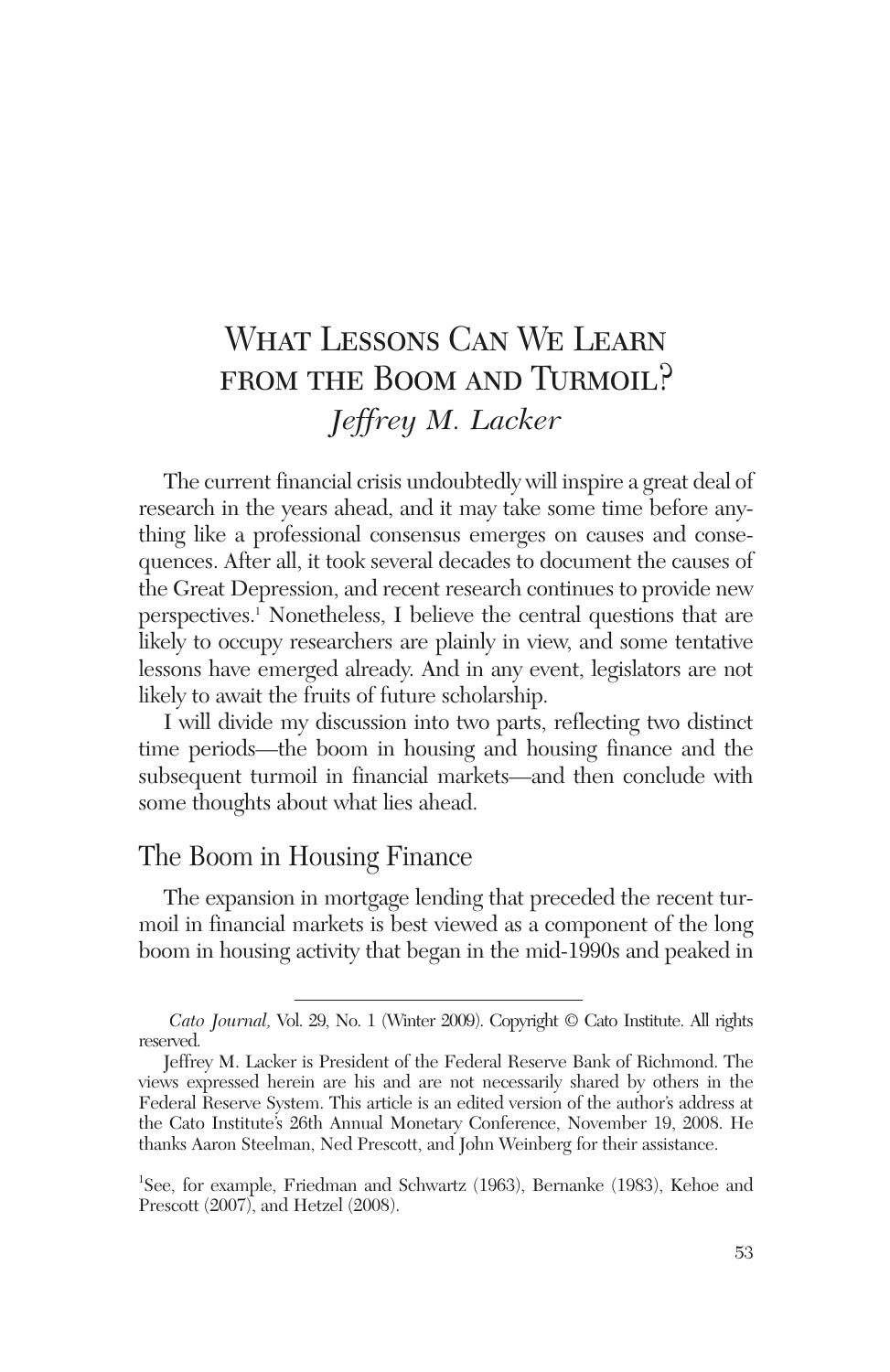late 2005 and early 2006. Hard work will be required to estimate the quantitative contribution of various causal factors to the rise in subprime mortgage lending and the increase in subprime losses. In the meantime, the list of plausible suspects is reasonably clear. First, real per capita income grew more rapidly in the decade after 1995 than in the decade before. Second, real interest rates were relatively low over this period, especially after the recession earlier this decade. Low real interest rates in part reflected large capital inflows, but the Federal Open Market Committee kept the federal funds target rate low in 2003, and raised rates only gradually starting in mid-2004. Some economists have argued that tighter monetary policy during that period would have led to better outcomes by preventing core inflation from rising. While I find this view plausible, I believe further research will be required to substantiate this hypothesis.

The third contributing factor was the technologically driven wave of innovation in retail credit delivery that allowed lenders to make finer distinctions between borrowers. This lowered borrowing costs for many borrowers and expanded the availability of credit to borrowers formerly viewed as unworthy of credit.<sup>2</sup> As in any industry undergoing significant innovation—credit cards in the 1990s are a good example natural evolution can involve overshooting and retrenchment.

Fourth, the regulatory and supervisory regime surrounding U.S. housing finance probably contributed to the boom in housing and housing finance. Here, several factors deserve mention. Supervisory agencies, like borrowers, lenders, and investors, assigned a low probability to the possibility of an adverse housing demand shift of the magnitude and geographic extent that we have seen. Private sector incentives to foresee and protect against such shocks were to some extent dampened by the presence of the federal financial safety net, including the inferred prospect of support for Fannie Mae and Freddie Mac. The safety net probably also played a role in banks' involvement in the securitization process. Banks' use of off-balance sheet arrangements and provision of backup lines of credit created state-contingent exposures for the banking system that by design were most likely to be realized in generally bad states of the world, when the safety-net protection of the formal banking sector would be most valuable. Official

<sup>2</sup> For analysis of the effects of this innovation on unsecured consumer credit, see Athreya, Tam, and Young (2008).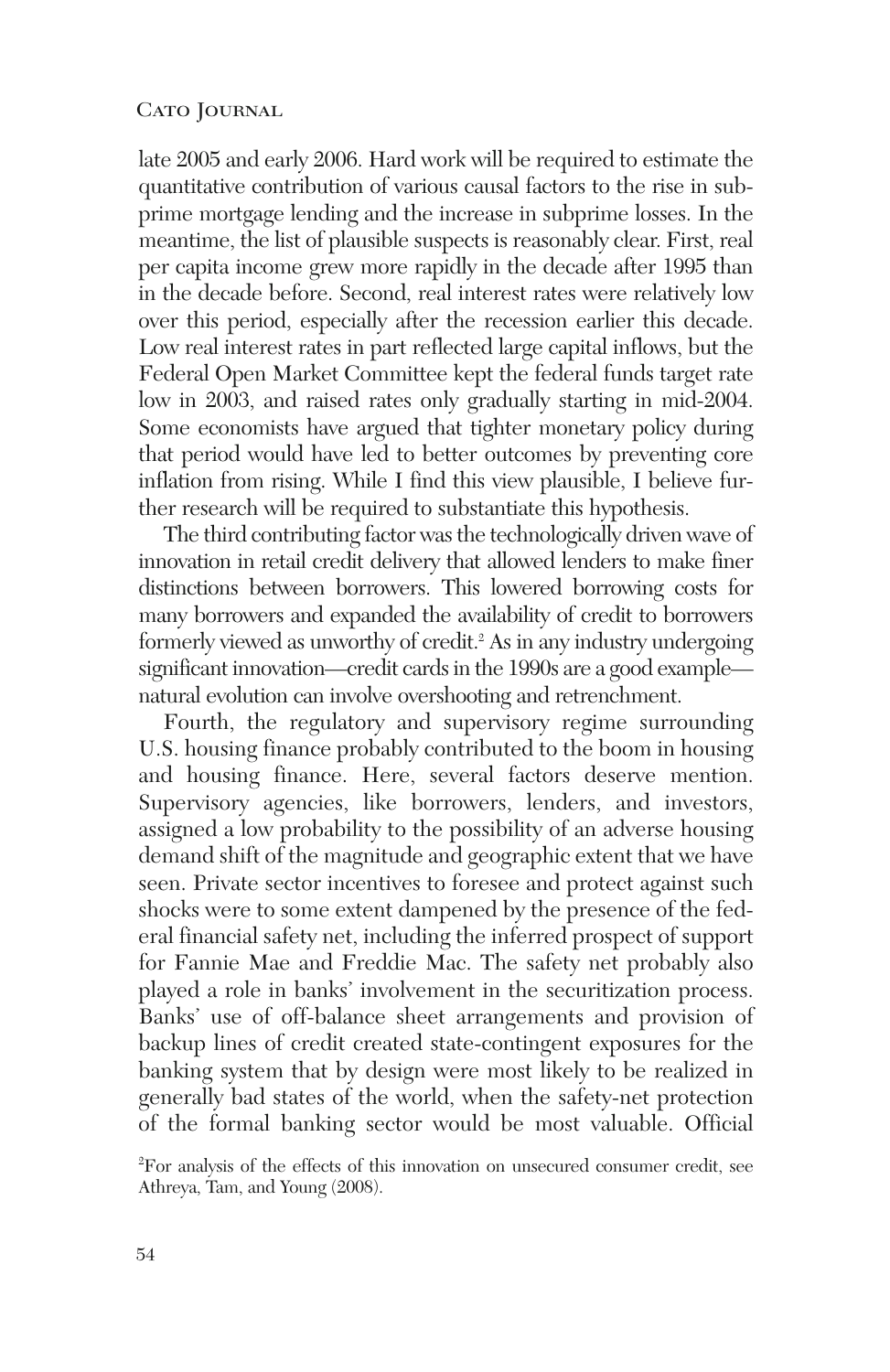policies aimed at increasing home ownership also provided at least some positive inducement to risk-taking in housing finance. In addition, the unscrupulous and fraudulent practices of some mortgage brokers outside of the banking sector may have contributed to the problem.

Although the housing boom will, as I said, inspire a great deal of research in the years ahead, some lessons have emerged already and have motivated corrective action, both by market participants and policymakers. The appetite of banks and investors for nontraditional and subprime mortgages and for the services of independent mortgage brokers has been reduced substantially, and many mortgage companies have gone out of business. Banks and mortgage originators have tightened home mortgage underwriting standards significantly, reflecting both revised assessments of the profitability of more innovative lending approaches and a generally weakening economic outlook. Financial market investors that held mortgage-backed securities have been penalized heavily, and have reassessed a range of complex securitization products. The Federal Reserve has tightened standards over unfair and deceptive mortgage lending practices. Supervisory staff have intensified their scrutiny of risk management practices related to structured finance and off-balance-sheet activities, and have worked to strengthen institutions' capital and liquidity planning. And the U.S. banking agencies have worked together with nonprofits and mortgage servicers to prevent unnecessary foreclosures.<sup>3</sup>

Apart from these relatively focused responses, broader questions have been raised about the extent to which policy should attempt to dampen broad swings in credit or asset prices. When a boom in an industry or sector occurs, there is typically uncertainty about how large and how long that expansion will be. Market participants act on the information and signals provided to them, and this process generally leads to a reasonably efficient allocation of goods and services—and capital. But people can make mistakes in judging market trends, and sometimes similar mistakes are made by many people at once. This can lead to decisions that many later regret and, arguably, is what happened during the housing boom. One might argue that it should have been obvious that prices had become unsustainably

<sup>3</sup> See the Federal Reserve System's website on Mortgage Foreclosure Resources at http://federalreserve.gov/consumerinfo/foreclosure.htm.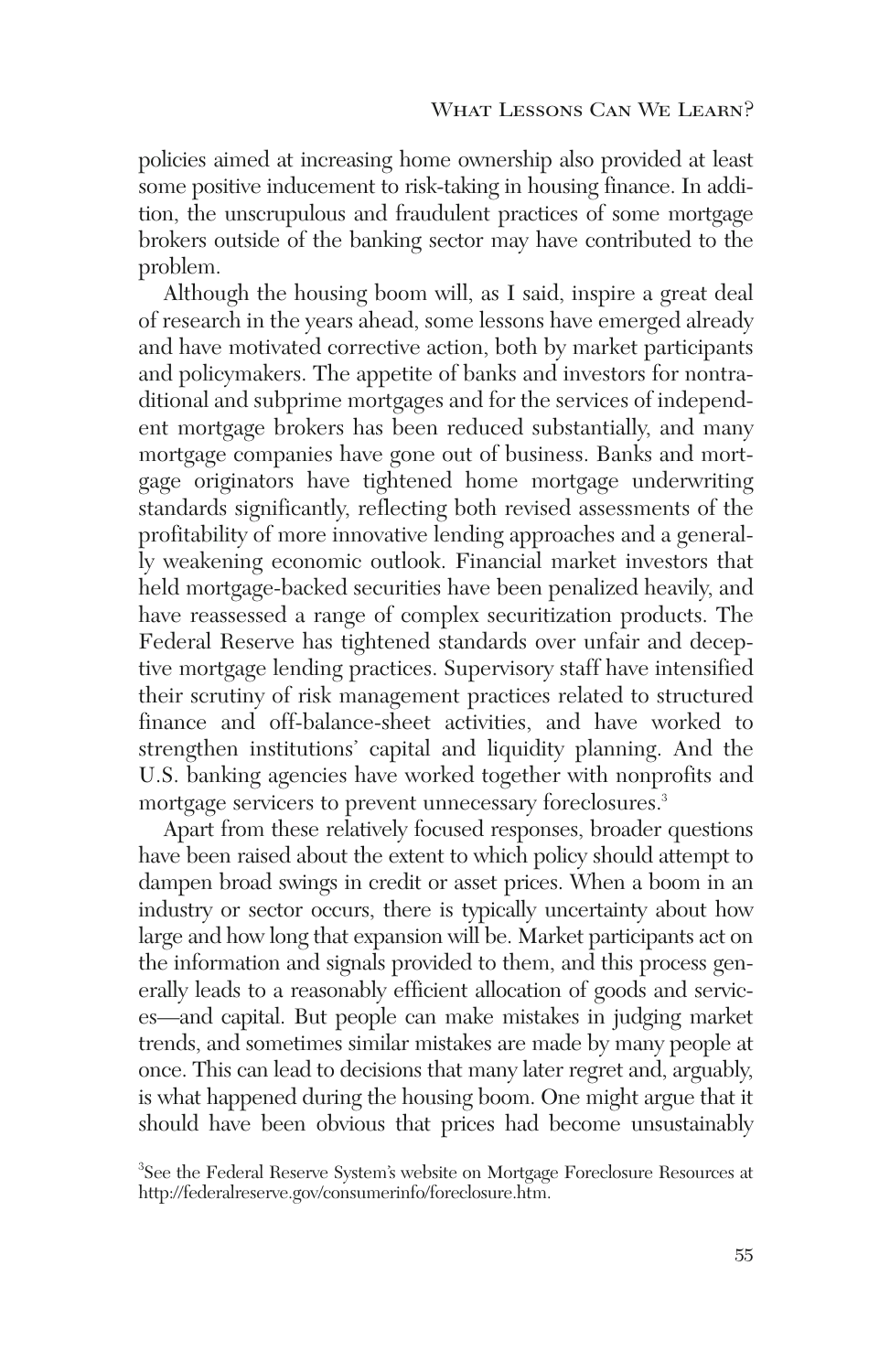high. But borrowers and lenders—and regulators for that matter could not have been perfectly certain when the market peak was about to be reached. I am wary, therefore, of attempting to use regulation to dampen swings in credit or asset prices. Such swings are often associated with surges in innovation, so countervailing intervention would inevitably risk suppressing the technological progress that has been so valuable over the years in improving consumer well-being.

### The Turmoil in Housing Finance

In the middle of 2007, the potential scale of the home mortgage losses became more widely appreciated, and financial markets have been displaying the effects ever since. Financial market participants have faced three major categories of uncertainty. The first concerns the aggregate amount of losses on mortgage lending. The housing market has yet to bottom and cumulative loss rates still are rising for mortgages made in 2006 and early 2007, so it may be some time before total mortgage lending losses are known.

Second, financial market participants face uncertainty about where the losses will turn up. Mortgage risks were split up and spread widely, both within the United States and Europe, and around the world, through securitization and use of the insurance capabilities provided by credit derivative contracts. Financial market participants thus have been understandably apprehensive about whether a particular counterparty's mortgage-related losses will erode their capital buffer enough to threaten their viability.

Third, market participants have at times faced uncertainty about prospective public sector intervention (Lacker 2008). The disparate responses to potential failures at several high-profile organizations during 2008 probably made it more difficult for market participants to forecast whether and in what form official support would be forthcoming for a given counterparty. Shifts in expectations regarding official intervention may have added volatility to financial markets that already were roiled by an increasingly uncertain growth outlook. In the absence of clearly understood policy principles governing such actions, markets were left to draw inferences from each successive initiative. Until boundaries around such government actions are delineated, markets will be forced to cope with these additional uncertainties.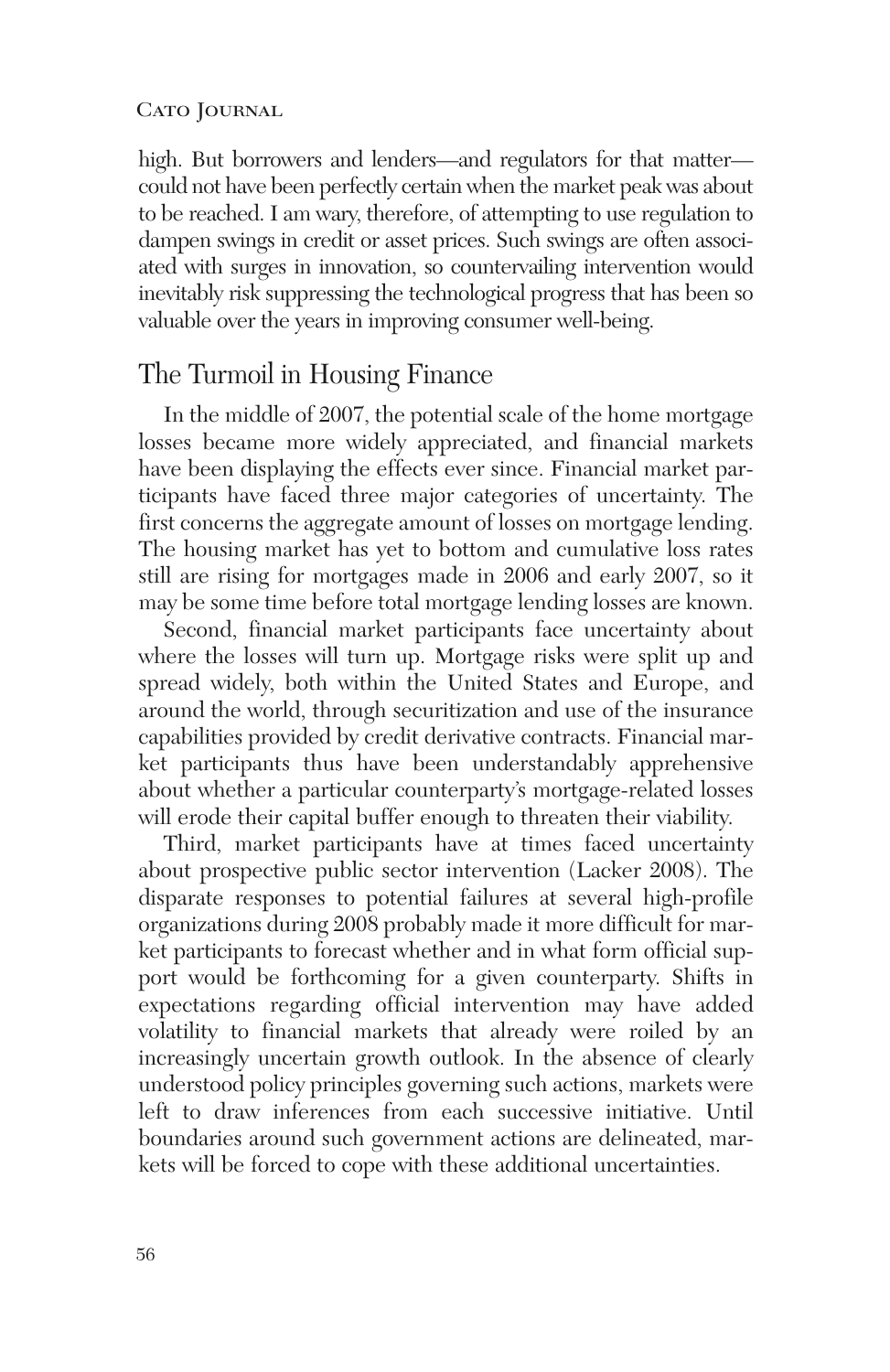## A Digression Regarding Walter Bagehot, the Founding of the Federal Reserve, and the Great Depression

Discussions of the role of the central bank as a lender of last resort often appeal to Walter Bagehot's classic prescription: "Lend freely at a high rate, on good collateral" (Bagehot 1873). But Bagehot's teachings are not directly relevant to modern central bank lending. Lending by modern interest-rate-targeting central banks is by necessity *sterilized*. By itself, a central bank loan increases both the liabilities and assets of the central bank. The additional reserves would tend to drive the interest rate below the target, so central banks generally sterilize their lending operations via offsetting asset sales.<sup>4</sup> In Bagehot's time, however, unsterilized lending was the only way for the central bank to prevent a spike in interest rates by elastically increasing the supply of central bank money when the demand for it rose in a crisis (Goodfriend and King 1988). In other words, Bagehot's dictum was about *monetary policy*—that is, the *size* of the central bank's balance sheet—not *credit policy*, which alters just the *composition* of a central bank's asset holdings.

Interest rate spikes were a common feature of the many U.S. financial panics in the late 19th century, up through the Panic of 1907. The Federal Reserve was founded in 1913 in order to respond to panic-induced increases in the demand for money by expanding the supply of money through *unsterilized* discount window lending, not the sterilized lending that is common today. Today, central banks respond to increases in money demand through open market purchases, in order to prevent interest rates from rising.

The initial phase of the Great Depression, from 1930 through 1933, saw another financial crisis in which large numbers of banks failed. One popular reading of the history of that time is that aggressive

4 Federal Reserve Bank discount window lending before the recent turmoil was typically an overnight loan extended late in the day, and was generally unsterilized. These interventions can be viewed as responding to unanticipated end-of-day increases in the banking system's net demand for reserve balances. Lending for extended periods requires offsetting reserve drains in order to maintain the federal funds rate target. Until recently, all of the new lending programs introduced by the Federal Reserve have been sterilized. The Federal Reserve Banks new authority to pay interest on reserves means that interest rates generally ought to remain above the interest rate on reserves even if lending is not sterilized. The interest rate on reserves is currently set equal to the Federal Open Market Committee's federal funds rate target.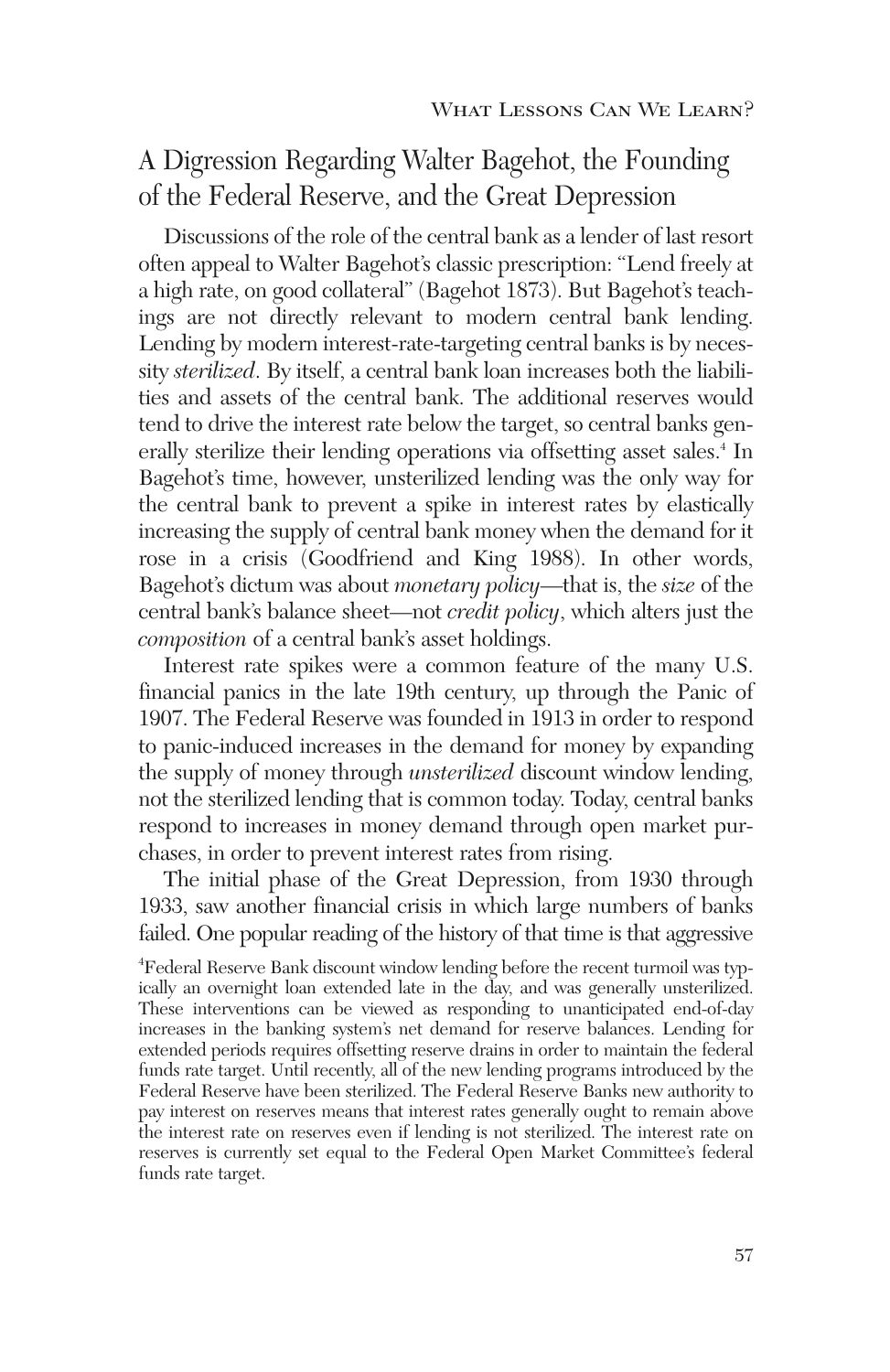lending by the Fed to prevent those failures could have forestalled or reduced the severity of the downturn in economic activity. The implied lesson is that central banks should lend aggressively in a crisis. The Great Depression continues to be the subject of debate, but I think it is important to note that Federal Reserve policy also brought about a sharp sustained contraction in the price level and quite elevated real interest rates (Hamilton 1992, Cecchetti 1992). One could argue, therefore, that the correct lesson to draw from 1930–33 is that the Fed failed to follow the Bagehot prescription for (unsterilized) lending—that is, the Fed did not prevent deflation by lowering interest rates and maintaining an adequate supply of money. In other words, the onset of the Great Depression was a failure of Federal Reserve *monetary policy*—that is, interest rate policy—not a failure of Fed *credit policy*. This, of course, is the argument of Milton Friedman and Anna Schwartz in their *Monetary History of the United States*.

### The Costs and Benefits of Intervention

The striking feature of central bank lending during the recent turmoil is the extent to which it has extended well beyond the boundaries that previously were understood to constrain such lending, both in the range of institutions and the contractual terms on which credit has been provided. Intervention has been driven by a desire to prevent damaging disruptions to financial markets, and thus reduce the overall costs of the turmoil. While this objective is clearly understandable, central bank lending can create the expectation that similar support will be forthcoming when market disruptions occur in the future. Such expectations can themselves be very costly, because they can distort the incentives faced by, and as a result, the choices made by private-sector participants. For example, in the past year, expectation of official support may have induced some firms to take the risk of turning down capital infusions or merger offers in hopes of finding better terms in the future. Prospective equity investors may have demanded stiffer terms to compensate for the possibility of dilutive government intervention. Clearly, these contemporary examples of the moral hazard effects are detrimental to public policy objectives.

The critical policy question of our time is where to establish the boundaries around the public sector safety net provided to financial market participants, now that the old boundaries are gone. Such sup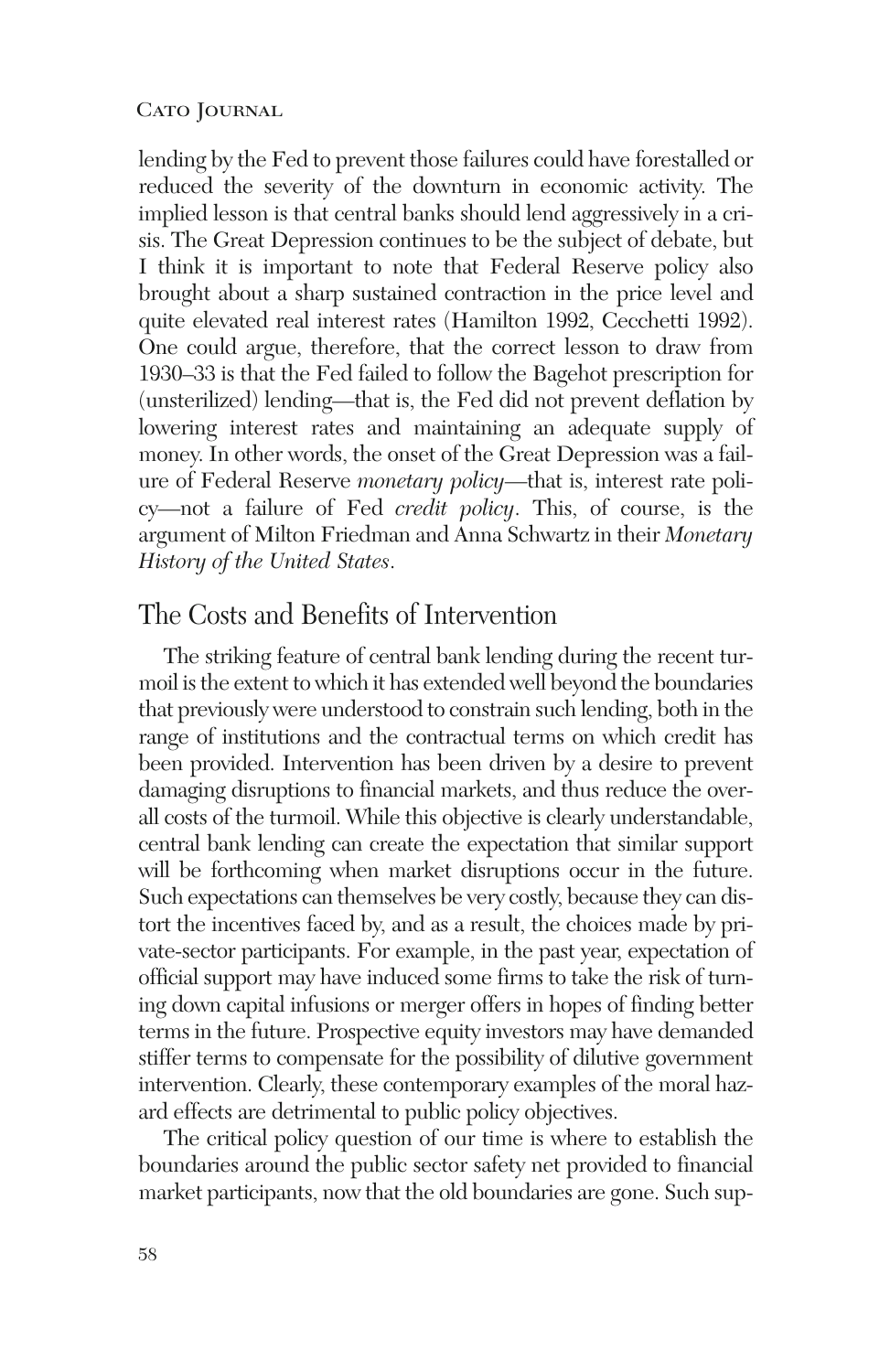port inevitably distorts the choices of beneficiaries, and costly regulatory and supervisory efforts are required to contain those distortions. A key design consideration, therefore, concerns the offsetting benefits of official intervention in credit markets. Such intervention typically is justified by a desire to prevent or lessen a severe disruption of the market that might result from the unassisted failure of a large financial institution. Such disruptions often are described in vivid metaphors, using terms like "frozen," "clogged," or "dried up." But these are just ways of saying that quantities are lower, and, by themselves, such adjectives are devoid of analytical content. To evaluate the benefits of intervention, we ultimately need to move beyond metaphors and look for clear and coherent descriptions—theories, in other words—of market function and market dysfunction. Future research on the current turmoil and future assessments of current policy will turn on which theories accord best with the observational evidence.

The standard theory of financial markets is based on the notion that markets are a reasonably effective mechanism for aggregating dispersed information about asset fundamentals, so that changes in observed prices correspond to changes in markets participants' beliefs about future payment streams. Under this view, of course, central bank or government intervention that raises the price of an asset represents a subsidy to those holding the asset and drives the price away from the asset's true economic value. The limitations of the standard approach to asset pricing have led to the development of theories built on frictions that cause market prices to deviate from the standard results. Some of these theories have the implication that market performance might be improved by central bank lending or other official intervention.

One commonly cited market malfunction is based on coordination failures that take the form of bank runs, especially runs that have the self-fulfilling property that market participants pull their funds simply because they think that others are doing so.5 The potential for run-like behavior is thought to extend to short-term debt markets as well. The existence of a lender of last resort or other elements of the financial safety net can prevent such market breakdowns. But I think future researchers are likely to be critical of bank run theories as a motivation for sterilized central bank lending in this particular episode.

<sup>5</sup> See citations in Lacker (2008).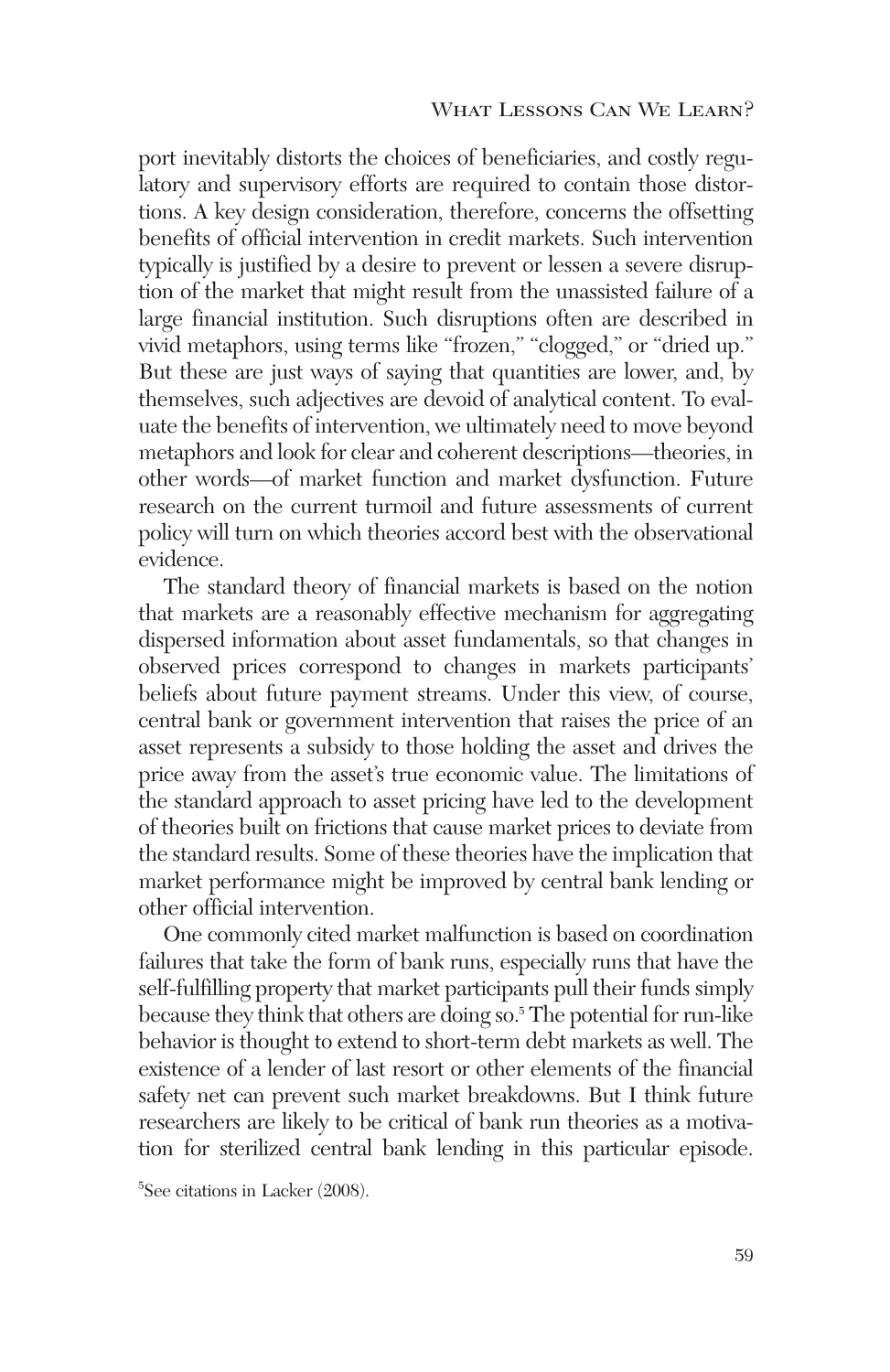Runs can also occur as a rational, and sometimes even necessary, response to fundamental deterioration in an institution or the assets it holds. My sense of the accumulated evidence is that it is hard to find examples of purely self-fulfilling runs—that is, runs not plausibly warranted by changing fundamentals (Calomiris and Gorton 1991, Kaufman 1994). Not all rapid portfolio shifts represent runs that necessitate official intervention. Moreover, financial entities often can protect themselves from runs by structuring their borrowing arrangements appropriately.

Another type of market imperfection is the notion that asset prices can deviate from their fundamental values when some participants are forced to sell their holdings rapidly (to meet a margin call, for example) and are forced to take whatever price is offered, even a price that commonly is known to be much less than the asset's true economic value (Allen and Gale 2008). The logic of such "fire sale" prices relies on market segmentation, that is, some impediment that prevents the sale to another investor with both the resources to make a purchase and knowledge of the asset's fundamental value. Throughout this turmoil, however, it has been widely known that large amounts of money were "sitting on the sidelines." In this age of integrated global financial markets, I find it hard to envision something—other than those investors' doubts about the value of these assets—that has been artificially impeding investors' entry into the markets for depressed assets.

A broader motivation for public sector support at times like these is the notion that credit market disruptions that reduce the banking sector's capital can impede banks' ability and willingness to extend credit to households and business firms, thereby creating an additional drag on spending and growth. The widely observed correlations between economic activity and measures of bank credit extension lend support to this theory. But causation can flow in the opposite direction as well. When overall economic activity seems poised to contract, the outlook for household income and business revenues deteriorates as well, and such borrowers become less creditworthy, all else constant. My reading of the history of U.S. business cycles is that the direct effect of credit markets on real activity—the so-called "credit channel"—accounts for only a small part of the variation in output over the typical cycle. And my reading of current conditions is that bank lending is constrained more now by the supply of creditworthy borrowers than by the supply of bank capital.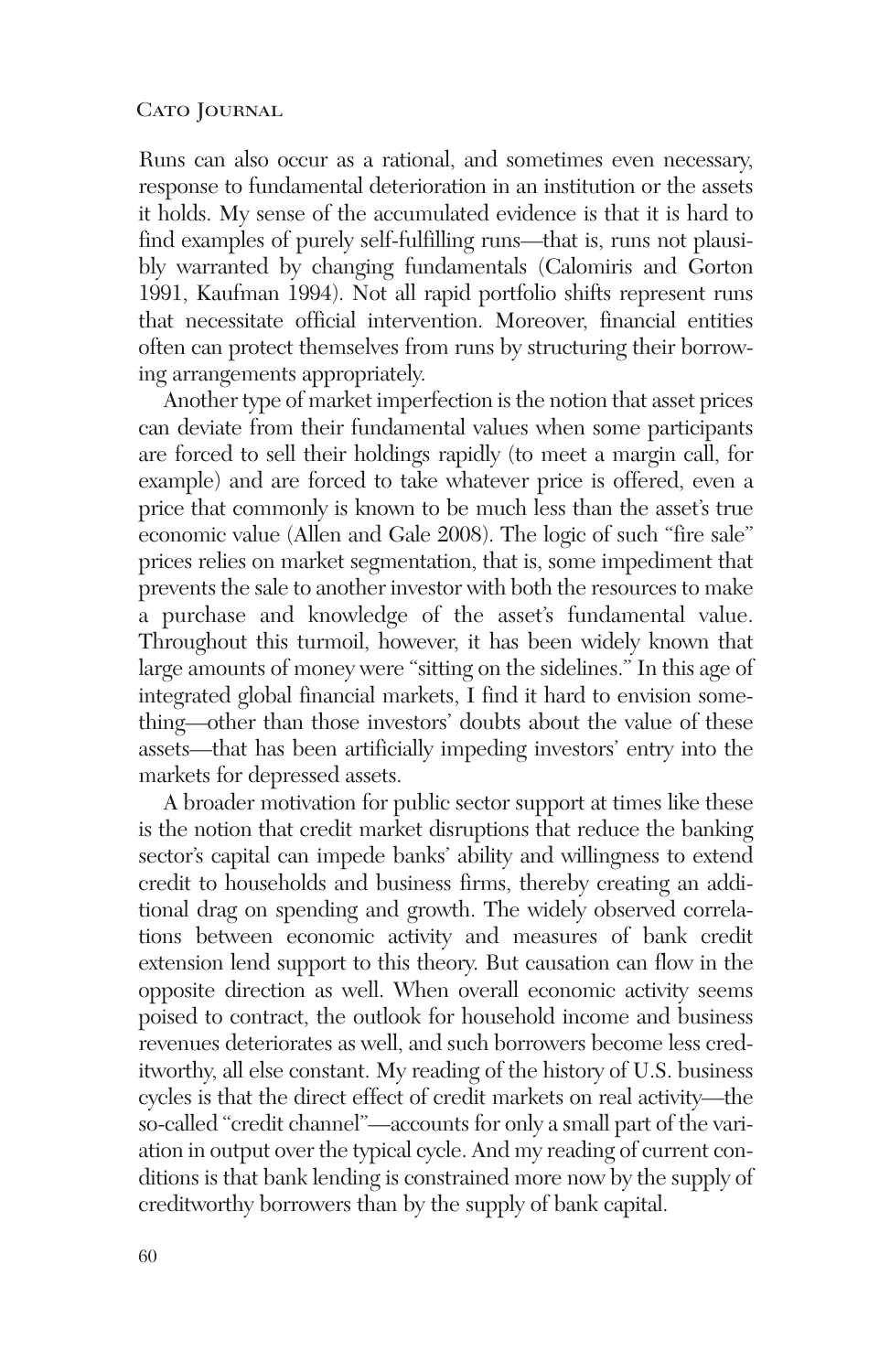### The Path Ahead

The critical policy challenge for our time is to reestablish the boundaries of central bank lending and public support. In doing so, the prime directive should be that the extent of regulatory and supervisory oversight should be commensurate with the extent of access to central bank credit in order to contain moral hazard effectively. The dramatic recent expansion in Federal Reserve lending, and government support more broadly, has extended public sector support beyond existing supervisory reach, and thus could destabilize the financial system, absent corrective action. Restoring consistency between the scope of government support and the scope of government supervision is essential to a healthy and sustainable financial system. One option is simply to adapt our regulatory and supervisory regime to the new wider implied reach of government lending support.<sup>6</sup> This strikes me as an unattractive option, if for no other reason than the current uncertainty about the outer bounds of that support. Constraining moral hazard in such a regime would be an immense and daunting task. I take it as given, therefore, that the scope of the financial safety net ultimately must be rolled back.

The question then becomes where to establish the boundaries of a combined safety net and supervisory regime. The appropriate answer to that question depends in turn on fundamental questions surrounding the functioning of financial markets. As my remarks suggest, my reading of the research on financial arrangements has left me generally skeptical regarding conjectures of broad financial market dysfunction. This is not because I am sanguine about the inherent stability of less-constrained financial markets, but because it seems reasonable to expect a measure of instability even in reasonably well-functioning markets. Accordingly, I would favor narrower rather than broader public sector support for the financial system.

However the critical scope question is answered, a crucial constraint on the new regime is that it be *time consistent*—that is, a commitment not to provide support beyond the new policy boundaries should be *credible*. My former colleague Marvin Goodfriend and I wrote about this problem 10 years ago. We noted that central banks' implied responsibility for financial stability "can create pressure to

<sup>6</sup> One class of adaptations that would be worth pursuing is to alter failure resolution arrangements to make them less disruptive, thereby reducing the pressure for central bank lending (see Stern and Feldman 2004).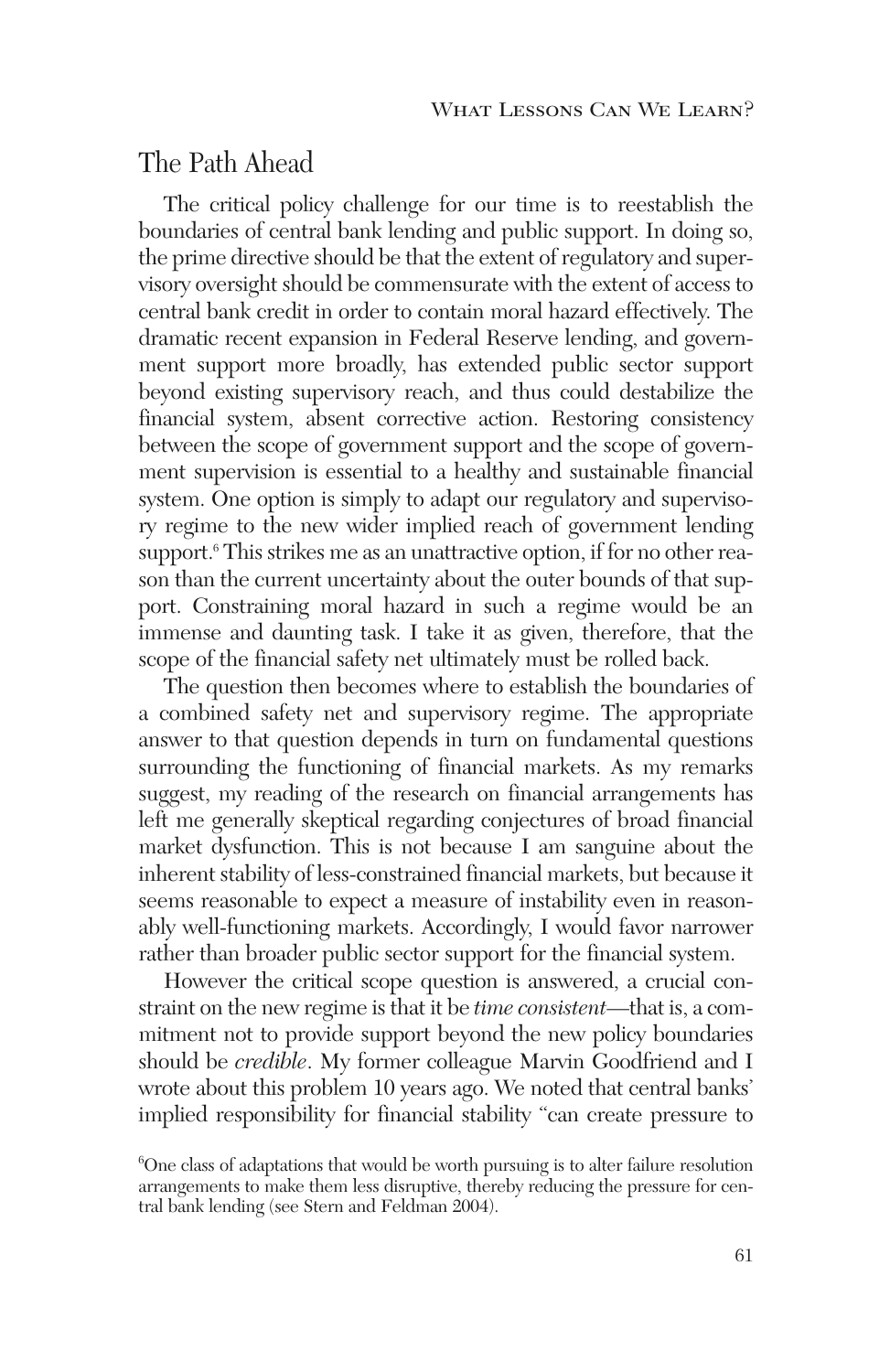expand the scope of central bank lending to nonbank financial institutions." We predicted "a tendency for central banks to overextend lending," and an increase in the rate of financial distress over time "as market participants come to understand the range of the central bank's actual (implicit) commitment to lend" (Goodfriend and Lacker 1999: 15).

Goodfriend and I considered several methods by which the central bank might credibly commit to limit lending, and we concluded that there were no effective substitutes for building a reputation for doing so. We noted that the experience by which central banks around the world built reputations for maintaining low inflation provided a road map for how to credibly limit lending. Essential to that process is for the central bank to, at times, disappoint expectations and refuse to lend, even at the cost of short-run financial market disruption.

So perhaps the central lesson from recent events is that establishing new safety-net boundaries that are credible and sustainable will be a very difficult task. But finding a way of establishing credible boundaries is essential if we wish to maintain a financial system that includes both institutions that are protected and regulated by the public sector and institutions that are regulated primarily through market discipline. I believe this mix is important to achieving a balance between the safety that comes from government involvement and the innovation that, despite the associated volatility, has added much to the effectiveness of our financial system and to overall economic growth.

### References

- Allen, F., and Gale, D. (2008) "The Role of Liquidity in Financial Crises." Paper presented at the Federal Reserve Bank of Kansas City Symposium on "Maintaining Stability in a Changing Financial System." Jackson Hole, Wyo. (21–23 August).
- Athreya, K.; Tam, X. S.; and Young, E. R. (2008) "A Quantitative Theory of Information and Unsecured Debt." Federal Reserve Bank of Richmond Working Paper, No. 08–06 (October).

Bagehot, W. (1873) *Lombard Stree*t. London: Harry S. King.

- Bernanke, B. S. (1983) "Non-Monetary Effects of the Financial Crisis in Propagation of the Great Depression." *American Economic Review* 73 (3): 257–76.
- Calomiris, C. W., and Gorton, G. (1991) "The Origins of Banking Panics: Models, Facts, and Bank Regulation." In R. G. Hubbard (ed.) *Financial Markets and Financial Crises*. Chicago: University of Chicago Press.